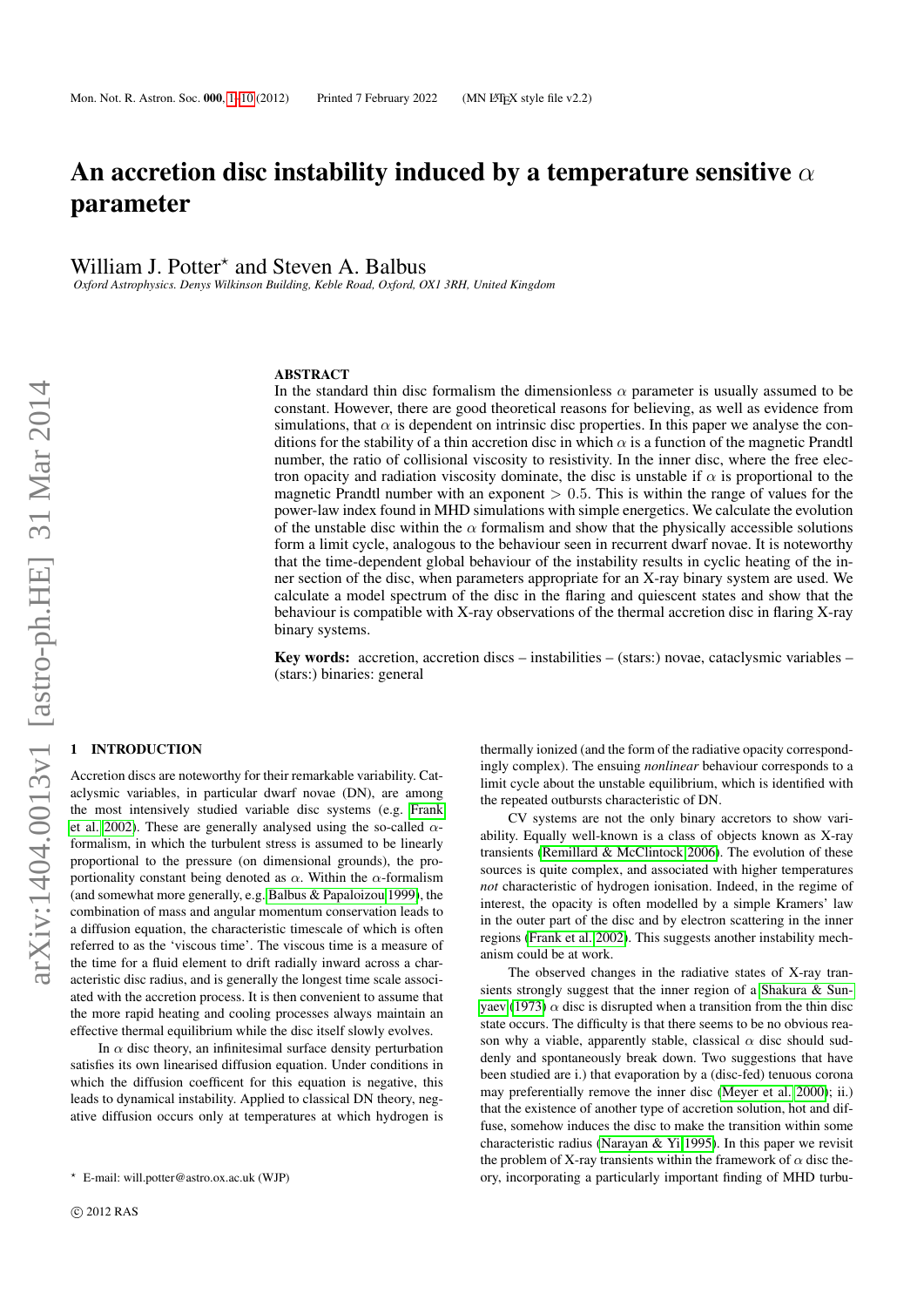lence theory, which offers a natural mechanism for inducing disc transitions.

In classical disc theory, the  $\alpha$  parameter is regarded as a simple mathematical constant. But the true behaviour is obviously more complex than this: consider, for example, the magnetic response of a cool, resistive gas versus a hot, fully-ionized plasma. The idea we shall explore in this paper is that the ratio of the (microscopic) viscosity to resistivity, known as the magnetic Prandtl number, Pm, could influence the saturated value of the stress tensor for MHD turbulence [\(Balbus & Hawley 1998\)](#page-9-6). There is strong evidence for this, at least in the regimes accessible to numerical simulation [\(Lesur](#page-9-7) [& Longaretti 2007,](#page-9-7) [Fromang et al. 2007,](#page-9-8) [Simon & Hawley 2009,](#page-9-9) [Longaretti & Lesur 2010](#page-9-10) and [Simon et al. 2011\)](#page-9-11). When Pm is near unity, the radial-azimuthal component of the stress increases monotonically with this number. Turbulent dynamos, in particular, behave very differently depending upon whether Pm is greater or less than one [\(Schekochihin et al. 2004\)](#page-9-12). Large Pm dynamos are easily excited in driven turbulent simulations. Small Pm dynamos are much more difficult to excite, show lower rms levels of fluctuations, and much less spatial coherence. It would be surprising if MHD turbulent discs were completely indifferent to all this, yet this aspect of disc theory is in fact widely ignored.

In liquid metals and stellar interiors,  $Pm \ll 1$ . In X-ray discs, however, it is likely that regions with  $Pm \ll 1$  and  $Pm \gg 1$  are both present [\(Balbus & Henri 2008\)](#page-9-13). The  $Pm = 1$  transition radius typically occurs at 50–100 Schwarzschild radii. CV systems, associated with white dwarfs, have no such Pm-transition radius. We are led, therefore, to consider the behaviour of accretion discs for which the normalised stress (i.e.  $\alpha$ ) is not constant, but a dynamic variable in its own right, whose value depends upon Pm.

The thermal, viscous and gravitational instability criteria for a thin disc, with a variable  $\alpha$  depending on the magnetic Prandtl number, have recently been investigated by [Takahashi & Masada](#page-9-14) [\(2011\)](#page-9-14). They calculated the mathematical conditions for a density perturbation to become unstable in a gas or radiation pressure dominated disc, with either a dominant Kramers' or electron scattering opacity. In this paper we will focus on understanding the physical mechanism behind this viscous instability and investigate its timedependent global behaviour, specifically, in relation to the observed flaring behaviour of X-ray binary systems. We also highlight the role of radiation viscosity.

# 2 ANALYSIS

## 2.1 Thin disc equations

We make use of the standard thin disc alpha formalism [\(Frank et al.](#page-9-0) [2002\)](#page-9-0). These equations are based on the assumption that the disc is cool (the sound speed is much less than the rotation speed; in this sense thin), and in thermal and dynamical equilibrium. The gas is thus on nearly circular orbits, and the rotational free energy is locally dissipated as heat and then efficiently radiated. Another important assumption of this model is that the dissipation is localized close to the midplane so that the vertical flux of radiation is nearly constant with height above the dissipation layer; the dynamics could be very different if the dissipation were well above the midplane. For ease of reference and to establish notation we review the fundamental equations.

#### *2.1.1 Coordinates and dynamics*

We use the standard  $R$ ,  $\phi$ ,  $z$  cylindrical coordinates for the disc, where R is the distance from the rotation axis,  $\phi$  the azimuthal angle, and  $z$  the vertical coordinate. The gas moves in circular orbits about a central mass M. The Keplerian angular velocity  $\Omega$  is a function of  $R$  only and given by

$$
\Omega^2(R) = \frac{GM}{R^3},\tag{1}
$$

where  $G$  is the usual gravitational constant. The velocity vector is  $v$ with components  $v_R$ ,  $v_{\phi}$ ,  $v_z$ . Fluctuations from Keplerian flow will be denoted by  $\delta v_R$ , etc.

The gas pressure and mass density are denoted as P and  $\rho$ respectively. They are related by the usual ideal gas equation of state

$$
P = \rho c_S^2 \equiv \frac{\rho kT}{m},\tag{2}
$$

where  $c_S$  is the isothermal sound speed and m is the mean mass per particle. The magnetic field, which appears here only as part of the stress tensor, is denoted as  $B$ . The magnetic energy density is much less than the thermal energy density and an order of magnitude yet smaller than the rotational energy density. The Alfvén velocity is

$$
v_A \equiv \frac{B}{\sqrt{\mu_0 \rho}},\tag{3}
$$

where  $\mu_0$  is the vacuum permittivity.

The disc is presumed to be turbulent due to the magnetorotational instability (hereafter MRI, [Balbus & Hawley 1998\)](#page-9-6), and the dominant  $R\phi$  component of the turbulent stress tensor is  $T_{R\phi}$ . It is formally given by

$$
T_{R\phi} = \langle \rho (\delta v_R \delta v_{\phi} - v_{AR} v_{A\phi}) \rangle, \tag{4}
$$

where the angle brackets denote a suitable average (e.g., [Balbus &](#page-9-1) [Papaloizou 1999\)](#page-9-1). We shall henceforth refer to  $T_{R\phi}$  as "the stress".

The stress has dimensions of pressure, and it is natural to scale this dependence out, in the process defining a dimensionless quantity  $\alpha$ :

<span id="page-1-1"></span>
$$
T_{R\phi} \equiv \alpha P, \qquad (5)
$$

where  $P$  is evaluated at the midplane. It is also useful to introduce a form of the stress with dimensions of velocity, i.e., with the midplane density appropriately scaled out. Dividing  $T_{R\phi}$  by a locally averaged density  $\langle \rho \rangle$ , we define  $W_{R\phi}$ :

$$
W_{R\phi} \equiv \frac{T_{R\phi}}{\langle \rho \rangle} \equiv \alpha c_S^2. \tag{6}
$$

The  $\alpha$  parameter is, of course, *not* a constant in our analysis, but will depend upon the magnetic Prandtl number Pm (see below). A strictly isothermal disc in hydrostatic equilibrium has a vertical Gaussian profile with a scale height  $H = \sqrt{2c_s/\Omega}$ . We will follow the long-established practice of multiplying by  $2H$  to go from volume-specific to area-specific quantities in a thin disc.

The combination of mass and angular momentum conservation leads to an evolutionary equation for the midplane-to-surface disc column density Σ [\(Pringle 1981;](#page-9-15) [Balbus & Papaloizou 1999\)](#page-9-1):

<span id="page-1-2"></span>
$$
\frac{\partial \Sigma}{\partial t} = \frac{2}{\sqrt{GMR}} \frac{\partial}{\partial R} \left[ R^{1/2} \frac{\partial}{\partial R} (\Sigma R^2 W_{R\phi}) \right],\tag{7}
$$

describing the time evolution of the system. It is apparent that if

<span id="page-1-0"></span>
$$
\frac{\partial(\Sigma W_{R\phi})}{\partial \Sigma} < 0,\tag{8}
$$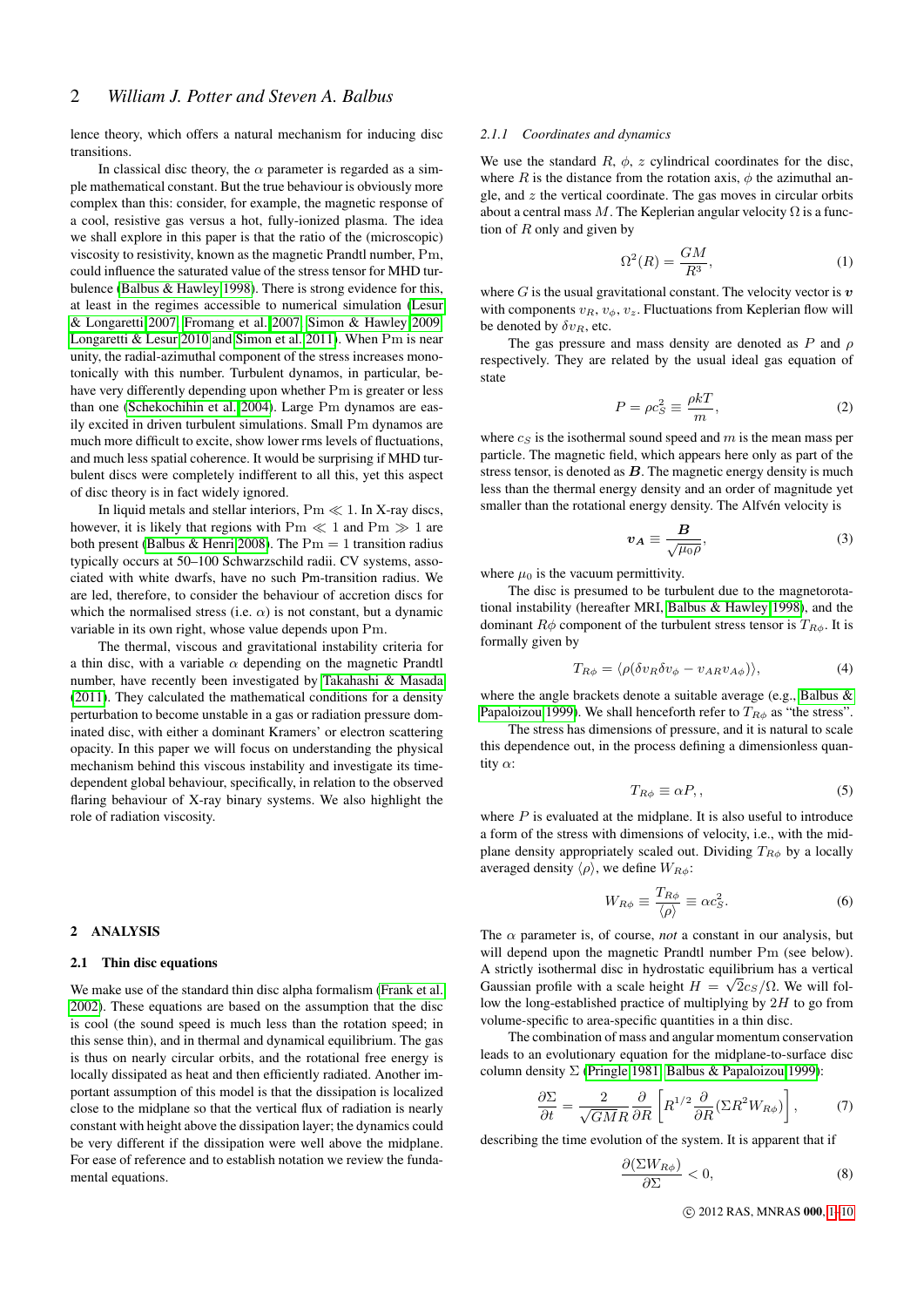the perturbations  $\delta \Sigma$  of the column density will obey a diffusion equation with a *negative* diffusivity and are thus unstable. The partial derivative with respect to  $\Sigma$  is taken assuming radiative equilibrium, as discussed below.

## *2.1.2 Radiative considerations*

The volume specific rate at which energy is extracted from differential rotation is  $-T_{R\phi}\partial \ln \Omega / \partial \ln R$  [\(Balbus & Hawley 1998\)](#page-9-6). If this energy is then locally dissipated and radiated, as is generally assumed, the equation of thermal energy balance is

<span id="page-2-1"></span>
$$
-HT_{R\phi}\frac{\mathrm{d}\Omega}{\mathrm{d}\ln R} = \sigma T_s^4,\tag{9}
$$

where  $T_s$  is the surface temperature and  $\sigma$  is the Stefan-Boltzmann constant (a factor of 2 has been cancelled on both sides). In turn,  $T<sub>s</sub>$  is related to the central midplane temperature  $T<sub>c</sub>$  by the equation [\(Frank et al. 2002\)](#page-9-0)

<span id="page-2-2"></span>
$$
T_c^4 = \frac{3\tau}{4} T_s^4,\tag{10}
$$

where  $\tau$  is the midplane-to-surface optical depth.

The opacity is assumed to be a combination of electron scattering, bound-free and free-free absorption. If the disc is not fully ionised then bound-free absorption will be considerably larger than free-free absorption. The absorption opacity is approximated here by its Kramers form. The total opacity,  $\kappa$ , is then [\(Frank et al. 2002\)](#page-9-0)

$$
\kappa = (0.4 + 5 \times 10^{24} \rho T_c^{-7/2}) \text{g cm}^{-2}.
$$
 (11)

The radius at which the electron scattering opacity and bound-free Kramers' opacity are equal is given by [\(Frank et al. 2002\)](#page-9-0)

$$
R_{\tau} \approx 2.5 \times 10^7 \left(\frac{\dot{m}}{10^{16} \text{gs}^{-1}}\right)^{2/3} \left(\frac{M}{M_{\odot}}\right)^{1/3} \text{cm}.
$$
 (12)

where  $\dot{m}$  is the mass accretion rate and  $M$  is the mass of the central object. Measuring the accretion rate in terms of the Eddington luminosity  $L_{\text{Edd}} = 1.26 \times 10^{38} M/M_{\odot}$ , and distances in units of the Schwarzschild radius  $r_s = 2GM/c^2$  this becomes

<span id="page-2-7"></span>
$$
R_{\tau} \approx 480 \left(\frac{\dot{m}c^2}{L_{\rm Edd}}\right)^{2/3} r_s. \tag{13}
$$

Within this radius, the electron scattering opacity is dominant. It is relevant to discs with accretion rates approaching the Eddington value,  $L_{\rm Edd}/c^2$ . We show below that an electron scattering disc is more easily destabilised than a Kramers disc. The midplane-tosurface optical depth of the disc is defined by

$$
\tau = \Sigma \kappa. \tag{14}
$$

With both radiative and dynamical equilibrium holding for the unperturbed disc solution, the instability criterion [\(8\)](#page-1-0) can be shown to be equivalent to [\(Frank et al. 2002\)](#page-9-0)

<span id="page-2-0"></span>
$$
\frac{\partial T_s}{\partial \Sigma} < 0,\tag{15}
$$

a particularly convenient form to use for our purposes.

## *2.1.3 Resistivity and viscosity*

We use the Spitzer (1962) resistivity in a form adopted by Balbus & Henri (2008):

$$
\eta = \frac{5.55 \times 10^{11} \ln \Lambda_{\text{eH}}}{T^{3/2}} \text{ cm}^2 \text{ s}^{-1}
$$
 (16)

c 2012 RAS, MNRAS 000, [1](#page-0-0)[–10](#page-0-1)

where  $\Lambda_{\rm eH}$  is the electron-proton Coulomb collision factor. Similarly, the Coulomb viscosity is

$$
\nu_C = \frac{1.6 \times 10^{-15} T^{5/2}}{\rho \ln \Lambda_{HH}} \, \text{cm}^2 \, \text{s}^{-1} \tag{17}
$$

The corresponding radiation viscosity is [\(Mihalas & Mihalas 1984\)](#page-9-16):

$$
\nu_{\text{Rad}} = 6.73 \times 10^{-26} \frac{T^4}{\kappa \rho^2} \, \text{cm}^2 \, \text{s}^{-1},\tag{18}
$$

where  $a$  is the standard radiation constant and  $c$  the speed of light. (There is an additional factor of 10/9 for free electron scattering [Loeb & Laor 1992.](#page-9-17)) Their ratio is

<span id="page-2-8"></span>
$$
\frac{\nu_C}{\nu_{\text{Rad}}} = \left[\frac{T}{2.4 \times 10^6}\right]^{-3/2} \kappa \rho \tag{19}
$$

where  $\kappa \rho$  is in cm<sup>-1</sup>. (For numerical calculations, we take a nomiwhere  $\kappa \rho$  is in cm  $\alpha$ . (For numerical calculations, words) and value of  $\sqrt{40} \simeq 6.3$  for any Coulomb logarithm.)

At temperatures above several million Kelvin, well within our range of interest, radiation viscosity becomes important. Thus, we require two Prandtl numbers, one that is radiative:

<span id="page-2-9"></span>
$$
Pm_{\text{Rad}} = 1.9 \times 10^{-38} \frac{T^{11/2}}{\kappa \rho^2},\tag{20}
$$

and one that is Coulombic:

$$
Pm_C = 7.2 \times 10^{-29} \frac{T^4}{\rho}
$$
 (21)

In either form, Pm is very temperature sensitive, the radiative version exceptionally so: the dependence is  $T^9/\rho^3$  for Kramers opacity.

### 3 INSTABILITY CRITERIA

# 3.1 Coulomb viscosity

We next turn to calculating the conditions for the instability crite-rion [\(15\)](#page-2-0) to occur within the standard  $\alpha$  formalism. Substituting [\(5\)](#page-1-1) into [\(9\)](#page-2-1) gives us the following scaling for  $T_s$  at a given radius,

<span id="page-2-3"></span>
$$
T_s^4 \propto \alpha T_c \Sigma. \tag{22}
$$

Taking the partial derivative of both sides with respect to  $\Sigma$  at constant radius

<span id="page-2-4"></span>
$$
4T_s^3 \frac{\partial T_s}{\partial \Sigma} \propto \frac{\partial (\alpha T_c \Sigma)}{\partial \Sigma}.
$$
 (23)

Next, use [\(10\)](#page-2-2) in [\(22\)](#page-2-3) to obtain

<span id="page-2-5"></span>
$$
T_c \propto \left(\alpha \tau \Sigma\right)^{1/3},\tag{24}
$$

and substitute this into [\(23\)](#page-2-4)

$$
4T_s^3 \frac{\partial T_s}{\partial \Sigma} \propto \frac{\partial (\alpha^{4/3} \Sigma^{4/3} \tau^{1/3})}{\partial \Sigma},\tag{25}
$$

$$
T_s^3 \frac{\partial T_s}{\partial \Sigma} \propto \alpha^{1/3} \Sigma^{1/3} \tau^{-2/3} \left( 4\Sigma \tau \frac{\partial \alpha}{\partial \Sigma} + 4\alpha \tau + \alpha \Sigma \frac{\partial \tau}{\partial \Sigma} \right). (26)
$$

Only the bracketed quantity containing derivatives on the RHS can be negative. Our general instability criterion becomes

<span id="page-2-6"></span>
$$
\frac{\partial \ln \alpha}{\partial \ln \Sigma} + \frac{1}{4} \frac{\partial \ln \tau}{\partial \ln \Sigma} + 1 < 0. \tag{27}
$$

This shows that if  $\alpha$  is a sufficiently steeply changing function of the disc properties it can cause an accretion instability in the disc. This is analogous to the instability in DN accretion discs where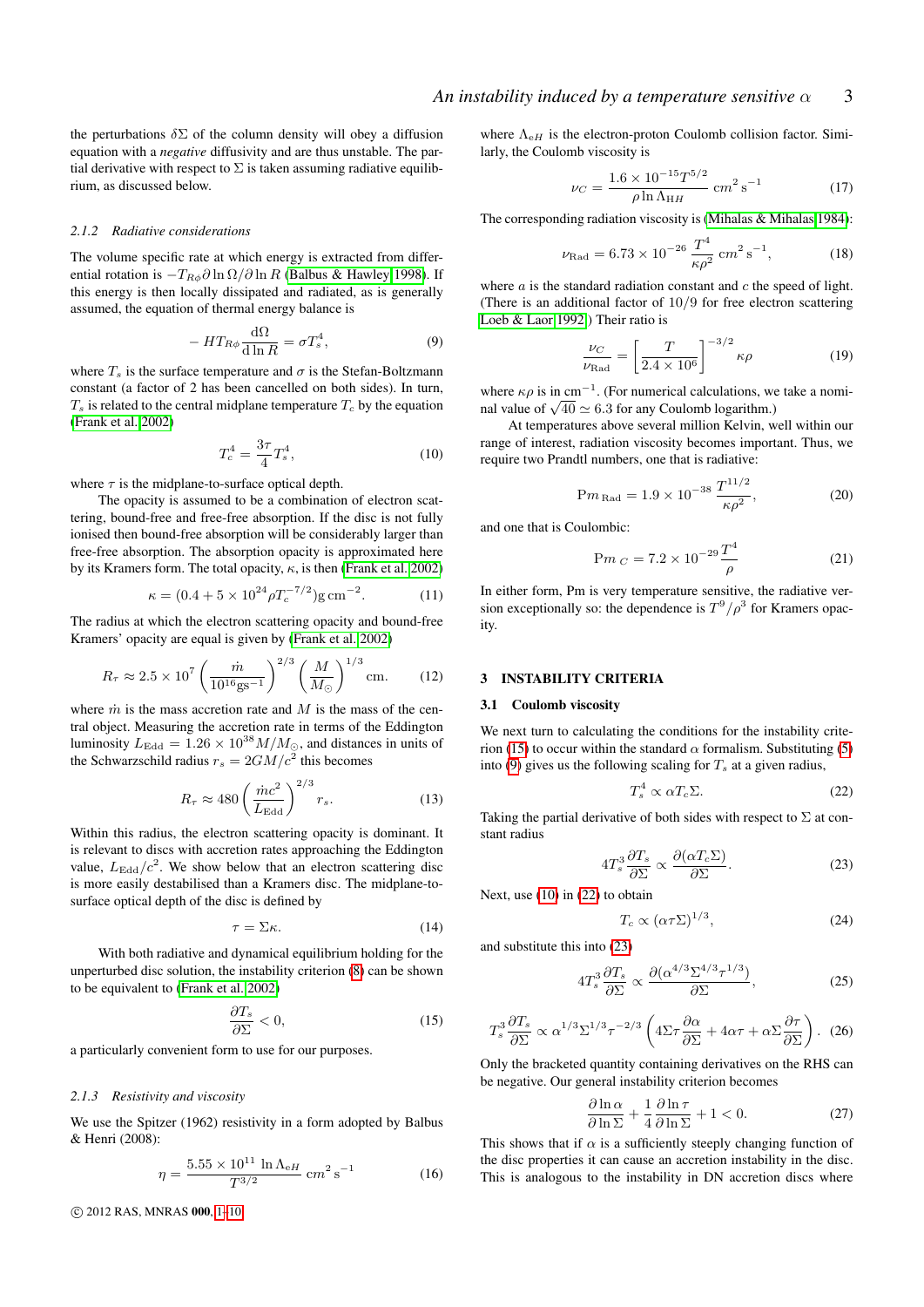the opacity is a steep function of  $T_c$  around the ionisation temperature of hydrogen, which can lead to a transition between disc states [\(Faulkner et al. 1983\)](#page-9-18). The instability induced by a variable  $\alpha$  may be relevant in explaining the observed transitions between spectral states of X-ray binaries. If the optical depth can be expressed in power law form,  $\tau \propto \Sigma \rho T_c^m$ , we can calculate the optical depth as a function of  $\Sigma$  using [\(24\)](#page-2-5):

$$
\tau \propto \Sigma^{\frac{11+2m}{7-2m}} \alpha^{\frac{2m-1}{7-2m}}.
$$
 (28)

The instability criterion in [\(27\)](#page-2-6) becomes

$$
\left(\frac{9-2m}{7-2m}\right)\frac{\partial\ln\alpha}{\partial\ln\Sigma} + \left(\frac{13-2m}{7-2m}\right) < 0.\tag{29}
$$

In the case of constant  $\alpha$  we recover the instability criterion for the opacity in dwarf novae  $(7/2 < m < 13/2)$ . However, if we choose the electron scattering opacity ( $\tau \propto \Sigma$ ), which is relevant for the inner region of the accretion disc [\(13\)](#page-2-7) and allow for a variable  $\alpha$ , we can immediately calculate the instability condition from [\(27\)](#page-2-6)

<span id="page-3-0"></span>
$$
\frac{\partial \ln \alpha}{\partial \ln \Sigma} < -\frac{5}{4}.\tag{30}
$$

Thus, instability is present if  $\alpha$  decreases sufficiently steeply with increasing surface density. Coincidentally, the same instability criterion is also valid in the case of Kramers' opacity  $m = -7/2$ . Simulations show that  $\alpha$  increases when the magnetic Prandtl number approaches unity, and earlier work by [Balbus & Henri](#page-9-13) [\(2008\)](#page-9-13) calculated that the magnetic Prandtl number is expected to approach unity at a distance of ∼ 50 Schwarzschild radii in a thin disc with physical parameters appropriate for an X-ray binary. Assuming a simple power law dependence  $\alpha \propto \text{Pm}^n$ , then in the case of Coloumb viscosity  $\alpha \propto T_c^{4n}/\rho^n$ . Using [\(24\)](#page-2-5) and [\(30\)](#page-3-0) and assuming electron scattering, one finds the instability criterion

#### <span id="page-3-1"></span> $n > 2/3$  (Instability, Coloumb viscosity, electron scattering). (31)

This is in agreement with [Takahashi & Masada](#page-9-14) [\(2011\)](#page-9-14). Simulations suggest that  $\alpha$  does indeed increase when Pm passes through unity. The power law index lies between  $0.25 \leq n \leq 0.9$ , depending on the simulation [\(Longaretti & Lesur 2010](#page-9-10) and [Simon et al. 2011\)](#page-9-11) though there is no explicit temperature dependence of Pm in the simulations. This result suggests an avenue of exploration for the observed transition between spectral states in X-ray binaries. In section 6 we investigate the global behaviour of the instability using a simple time-dependent numerical simulation of a thin disc with a variable  $\alpha$ .

Let us now calculate the instability criterion in the more general case of a power-law form for the opacity  $\tau \propto \Sigma \rho T_c^m$ , with  $\alpha \propto \text{Pm}^n$  and Coulomb viscosity. Substituting  $\alpha$  and  $\tau$  into [\(24\)](#page-2-5)

$$
T_c \propto \Sigma^{\frac{6-2n}{7-2m-9n}},\tag{32}
$$

$$
T_{\rm s} \propto \Sigma^{\frac{13+9n-2m+2mn}{4(7-2m-9n)}}.\tag{33}
$$

So our disc instability criterion [\(15\)](#page-2-0) becomes

$$
\frac{13+9n-2m+2mn}{4(7-2m-9n)} < 0. \tag{34}
$$

Taking the opacity now to be given by Kramers' Law  $(m = -7/2)$ , the instability criterion for  $\alpha \propto \text{Pm}^n$  is

<span id="page-3-2"></span> $n > 14/9$  (Instability, Coloumb viscosity, Kramers opacity). (35)

Whilst it seems theoretically likely that the magnetic Prandtl number affects the value of  $\alpha$ , note that MHD simulations lack the resolution required to probe the high Reynolds and magnetic Reynolds numbers of real astrophysical accretion discs. In addition to the dependence of  $\alpha$  on Pm, simulations have also found a weak dependence on the Reynolds number of the plasma [\(Fromang](#page-9-19) [2010\)](#page-9-19). At this stage, it is best to treat the detailed results of these simulations, such as the value of the power law dependence of  $\alpha$  on Pm, as a guideline.

## 3.2 Radiative viscosity

At the high central temperatures occurring in the inner accretion disc the effects of radiative viscosity become important. In a standard thin  $\alpha$ -disc with a bound-free Kramers opacity, the values of the central temperature and density are [\(Frank et al. 2002\)](#page-9-0)

<span id="page-3-3"></span>
$$
T_c = 1.4 \times 10^4 \alpha^{-1/5} \dot{m}_{16}^{3/10} M_1^{1/4} R_{10}^{-3/4} f^{6/5} K, \tag{36}
$$

$$
\rho = 3.1 \times 10^{-8} \alpha^{-7/10} \dot{m}_{16}^{11/20} M_1^{5/8} R_{10}^{-15/8} f^{11/5} \text{g} \text{cm}^{-3}, \tag{37}
$$

$$
f = \left[1 - \left(\frac{R_*}{R}\right)^{1/2}\right]^{1/4},\tag{38}
$$

where  $\dot{m}_{16} = \dot{m}/10^{16}$  gs<sup>-1</sup>,  $M_1 = M/M_{\odot}$  and  $R_*$  is the inner edge of the disc where the stress is taken to be zero. Inserting these values [\(19\)](#page-2-8) becomes

$$
\frac{\nu_C}{\nu_r} = 0.033 \alpha^{-2/5} \dot{m}_{16}^{-2/5} f^{-8/5},\tag{39}
$$

It is interesting to note that this ratio depends only on the accretion rate and  $\alpha$ , so for accretion rates  $\dot{m} > 2.0 \times 10^{12}/\alpha$  gs<sup>-1</sup>, the radiative viscosity will be larger than the Coulomb viscosity throughout the entire disc. Converting lengths into units of Schwarzschild radii and accretion rate into units of Eddington luminosity this becomes

$$
\frac{\nu_C}{\nu_r} = 0.012 \alpha^{-2/5} \left( \frac{mc^2}{L_{\rm Edd}} \right)^{-2/5} \left( \frac{M}{M_{\odot}} \right)^{-2/5} f^{-8/5}.
$$
 (40)

So the radiative viscosity will dominate the Coulomb viscosity for accretion rates  $\dot{m}c^2 \gtrsim 4 \times 10^{-5} L_{\text{Edd}}$ , assuming  $M = 10 M_{\odot}$  and  $\alpha = 0.05$ . At high accretion rates approaching the Eddington luminosity we expect electron scattering to dominate Kramers' opacity in the inner part of a disc. Calculating the ratio of Coulomb and radiative viscosities using typical thin disc parameters [\(Frank et al.](#page-9-0) [2002\)](#page-9-0) with  $\kappa = 0.4 \text{cm}^2 \text{g}^{-1}$ 

$$
\frac{\nu_C}{\nu_r} = 0.089 \alpha^{-2/5} \left(\frac{mc^2}{L_{\rm Edd}}\right)^{1/10} \left(\frac{M}{M_{\odot}}\right)^{-2/5} \left(\frac{R}{r_s}\right)^{-3/4} f^{2/5}.
$$
\n(41)

This shows that the radiative viscosity is larger than the Coulomb viscosity in the inner region of the disc (where the assumption of a dominant electron scattering opacity is valid) with only a weak dependence on the accretion rate. These calculations show that it is likely that the radiative viscosity is larger than the Coulomb viscosity in discs with high accretion rates. It is therefore worthwhile to calculate the instability criteria in the case where the radiative viscosity is considerably larger than the Coulomb viscosity, to see how this affects our results. If the radiative viscosity dominates the Coulomb viscosity the magnetic Prandtl number is given by [\(20\)](#page-2-9). Inserting values for the central temperature and density appropriate for a standard thin disc with a bound-free Kramers' opacity the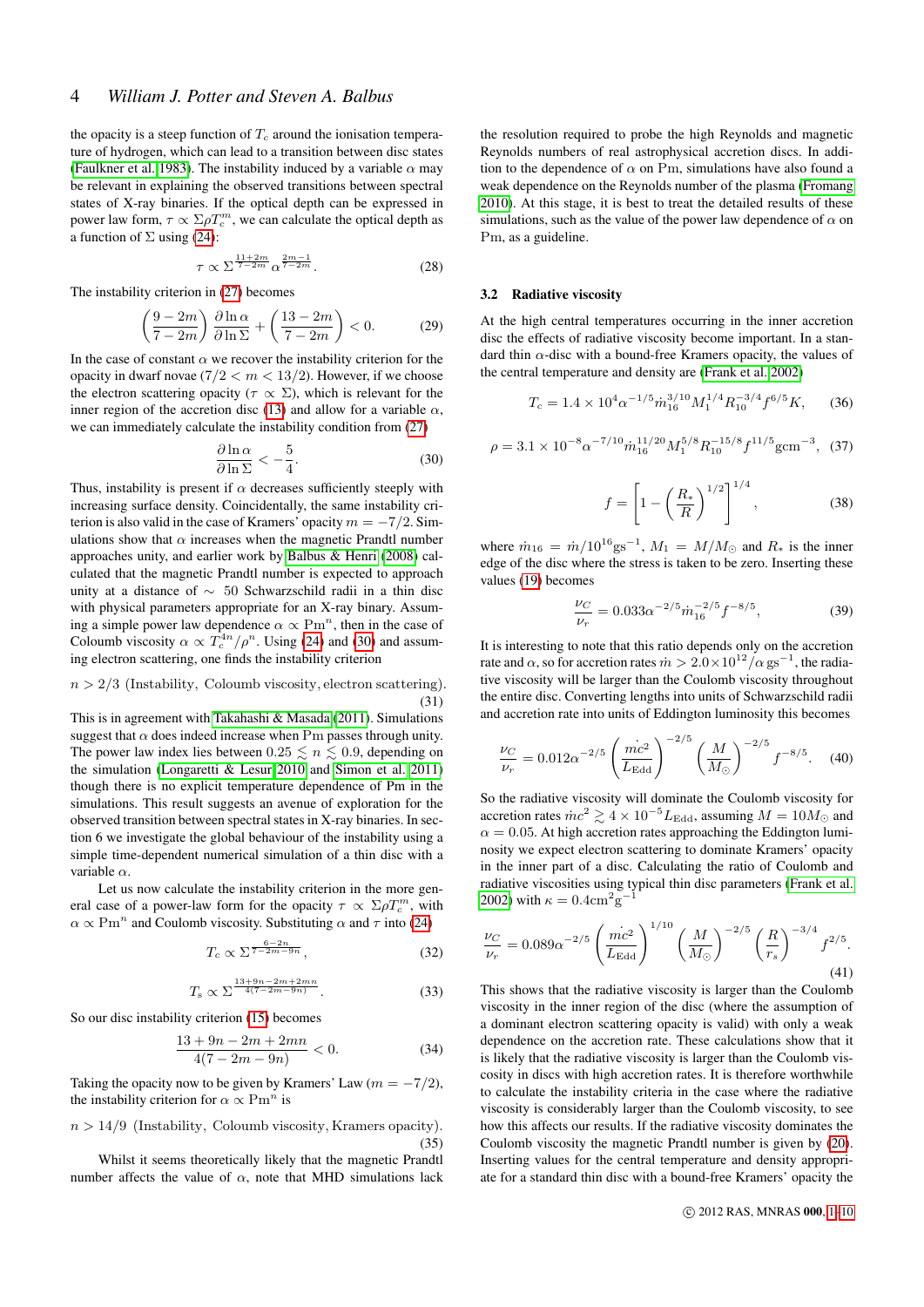magnetic Prandtl number is

$$
Pm = 5.2 \times 10^3 \alpha^{3/10} \left(\frac{mc^2}{L_{\rm Edd}}\right)^{21/20} \left(\frac{M}{M_{\odot}}\right)^{3/10} \left(\frac{R}{r_s}\right)^{-9/8} f^{21/5}
$$
\n(42)

The critical radius  $R_c$  at which the magnetic Prandtl number is equal to unity is then

$$
\frac{R_c}{r_s} = 2.0 \times 10^3 \alpha^{4/15} \left(\frac{\dot{mc}^2}{L_{\text{Edd}}}\right)^{14/15} \left(\frac{M}{M_{\odot}}\right)^{4/15} f^{56/15}.
$$
 (43)

For discs accreting at a high rate this radius will occur between  $100r<sub>s</sub> - 1000r<sub>s</sub>$ , approximately an order of magnitude larger than the critical radius calculated in the case where the Coulomb viscosity is larger than the radiative viscosity. In the latter case the critical radius is given by

$$
\frac{R_c}{r_s} = 43\alpha^{4/45} \left(\frac{mc^2}{L_{\rm Edd}}\right)^{26/45} \left(\frac{M}{M_{\odot}}\right)^{4/45} f^{104/45},\qquad(44)
$$

in agreement with the expression calculated by [Balbus & Henri](#page-9-13) [\(2008\)](#page-9-13). We expect the instability to occur in discs in which Pm becomes greater than unity, associated with a change in  $\alpha$ . Using typical parameters  $(R = 10r_s, M = 10M_{\odot}, \alpha = 0.05)$  to estimate the critical accretion rate,  $\dot{m}_c$ , above which Pm  $\geq 1$  at small disc radii

<span id="page-4-3"></span>
$$
\dot{m}_c = 4.2 \times 10^{-3} \frac{L_{\rm Edd}}{c^2}.
$$
\n(45)

For X-ray binary systems with  $\dot{m} > \dot{m}_c$  we expect the Pm instability to occur. We have shown that radiative viscosity is likely to be dominant over the Coulomb viscosity in discs accreting at a high Eddington fraction and the affect of this is to make the Prandtl number a sensitive function of temperature. This effectively increases the radius at which  $Pm = 1$ . Let us now calculate the effect of radiative viscosity on the instability criteria in the case where the dominant opacity is electron scattering and  $\alpha \propto \text{Pm}^n$ . Using equations [15,](#page-2-0) [22](#page-2-3) and [24](#page-2-5)

$$
T_c \propto \Sigma^{(2-n)/(3-6n)}, \qquad T_S \propto \Sigma^{(15+6n)/(12(3-6n))},
$$
 (46)

 $n > 0.5$  (Instability, radiative viscosity, electron scattering) (47)

The effect of a dominant radiative viscosity is to lower the instability threshold for n compared to the case of Coulomb viscosity [\(31\)](#page-3-1). Calculating the instability criteria in the case of a power law form for the opacity  $\tau \propto \Sigma \rho T_c^m$ 

$$
T_c \propto \Sigma^{(2(3-2n))(7-13n-2m+2mn)},\tag{48}
$$

$$
T_S \propto \Sigma^{(39+24n-6m)/(12(7-13n-2m+2mn))}, \tag{49}
$$

for which disc instability criterion is

$$
\frac{39 + 24n - 6m}{12(7 - 13n - 2m + 2mn)} < 0. \tag{50}
$$

In the case of a dominant Kramers' opacity,  $m = -7/2$ , this becomes

<span id="page-4-2"></span>
$$
n > 0.7
$$
 (Instability, radiative viscosity, Kramers opacity).  $(51)$ 

The effect of a dominant radiative viscosity is again to lower the instability condition for  $n$  compared to the case of a dominant Coulomb viscosity [\(35\)](#page-3-2). In addition to the radiative viscosity there

is also an analogous, radiative resistivity, caused by the deceleration of charged particles through Thompson scattering the radiation field. Unlike the radiative viscosity however, the radiative resistivity is far smaller than the Coulomb resistivity for plausible disc parameters (see Appendix).

We now turn our attention to the behaviour of the instability in a simulated disc to understand how the instability manifests itself.

# 4 NUMERICAL WORK

.

In the computations discussed here we generally neglect the effect of radiation pressure. This is not because its effects are unimportant; indeed, questions of the induced instabilities go back to the early days of disc theory [\(Lightman & Eardley 1974](#page-9-20) and [Shakura](#page-9-21) [& Sunyaev 1976\)](#page-9-21). But the precise contribution of radiation pressure to the stress [\(5\)](#page-1-1) is still not well determined and the subject of ongoing research [\(Hirose et al. 2009,](#page-9-22) [Hirose et al. 2009](#page-9-23) and [Janiuk](#page-9-24) [& Czerny 2011\)](#page-9-24). We shall assume that the opacity of the disc is the sum of the bound-free Kramers' opacity and electron scattering opacity, and thus that the electron scattering opacity dominates the inner sections of the disc. When computing the value of the magnetic Prandtl number, the dynamic viscosity is taken as the sum of the Coulomb and radiative viscosities.

#### 4.1 Functional form for  $\alpha$

We adopt the following parameterization of  $\alpha$  with Pm

<span id="page-4-0"></span>
$$
\alpha(\text{Pm}) = \alpha_{\min} + (\alpha_{\max} - \alpha_{\min}) \left( \frac{\text{Pm}^u}{\text{Pm}^u + 1} \right), \quad (52)
$$

where  $\alpha_{\min}$  and  $\alpha_{\max}$  are the minimum and maximum values of  $\alpha$ . This functional form tends smoothly to two distinct asymptotic values for  $\alpha$ , and at low-to-intermediate values of  $\alpha$ , Pm behaves approximately as  $\alpha \simeq \alpha_{\min} + (\alpha_{\max} - \alpha_{\min}) P m^u$ . Thus, the critical values of  $u$  and  $n$  should be comparable [\(31\)](#page-3-1). Though very similar to a power law, the gradient of the adopted function is never quite as steep as the power law  $\alpha \propto Pm^n$  used to calculate the instability criteria, hence we expect the critical value of  $u$  to be larger than the critical value of  $n$ . The form of the expression [\(52\)](#page-4-0) is not based on a deeper or more fundamental theory, and should be regarded as heuristic.

#### 4.2 Testing the instability criterion numerically

The temperature of a thin disc in thermal equilibrium is given by the balance of local heating and cooling rates [\(9\)](#page-2-1)

<span id="page-4-1"></span>
$$
\frac{3}{2}HT_{R\phi}\Omega = \sigma T_s^4\tag{53}
$$

where  $T_{R\phi}$  is defined in [\(5\)](#page-1-1) and  $\alpha$  is given by [\(52\)](#page-4-0). The solutions to  $(53)$  are shown in Figures [1a](#page-6-0), b and c, for several values of u. For values of the index  $u \ge 0.8$ , there are multiple-valued solutions for  $\alpha$  (and  $T_c$ ) for a given value of  $\Sigma$ . This value of u is very similar to the criterion derived for the pure power law form for  $\alpha$ in [\(51\)](#page-4-2) as expected. The unstable branch of solutions always satisfies our general instability criteria [\(27\)](#page-2-6). The figure suggests limit cycle behaviour for the disc instability, analogous to that induced by the changing opacity in DN systems. For the case  $u \gtrsim 0.8$ , there is a region in which three possible solutions exist with the lower branch of solutions extending to small values of  $\Sigma$  and the upper branch extending to large  $\Sigma$ . This means that the value of  $\alpha$  jumps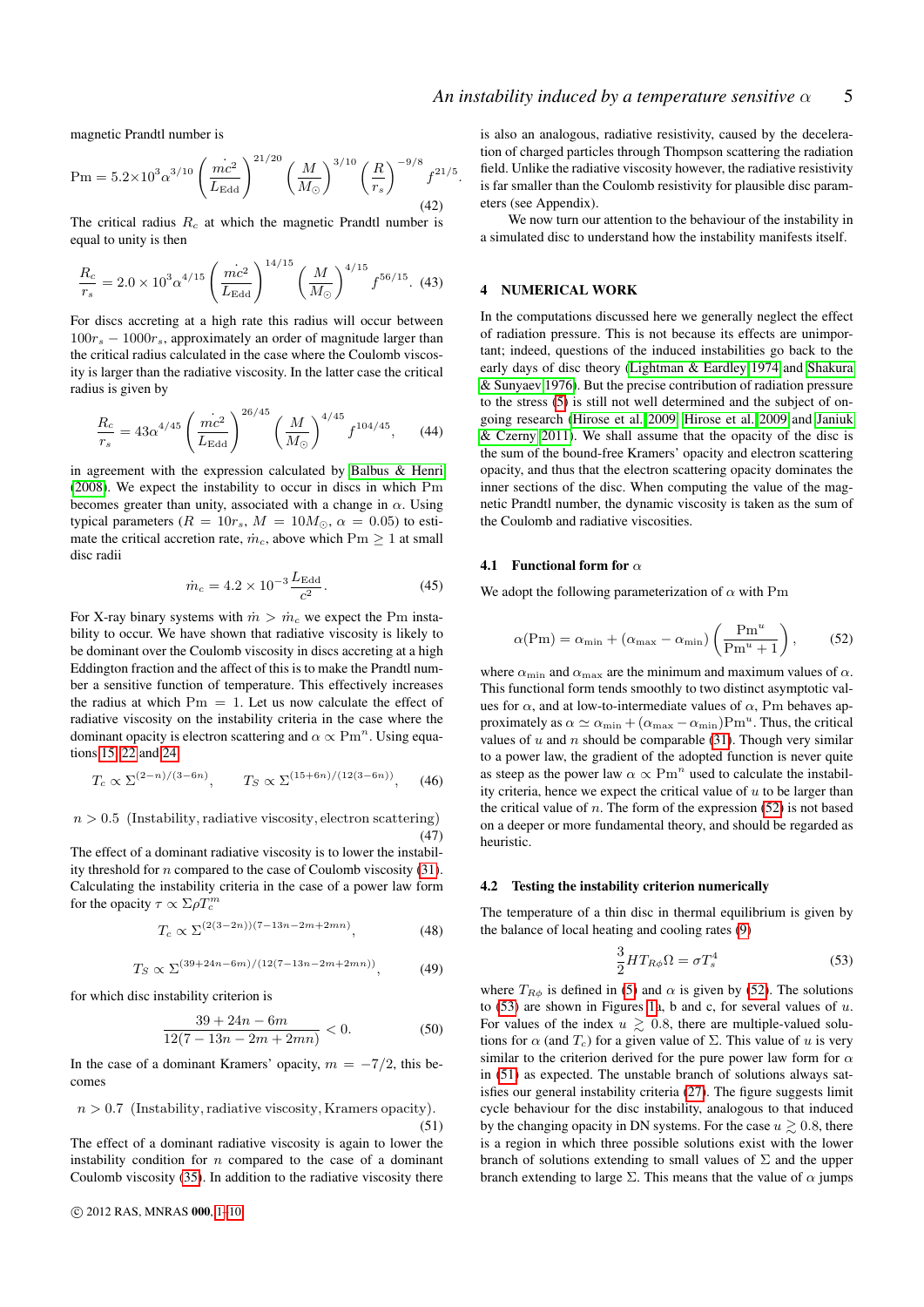discontinuously from the lower to upper branch of solutions as  $\Sigma$ increases continuously from small to large values. If  $u > 1$ , the solutions overlap over a significant range of values of  $\Sigma$  so the value of  $\alpha$  (and the associated accretion rate) remains on the upper branch even if  $\Sigma$  then decreases below its original value. This system thus exhibits hysteresis.

The solutions to [\(53\)](#page-4-1) for  $T_c$  as a function of  $\Sigma$  including both gas and radiation pressure in the disc are plotted in Figure [\(1d](#page-6-0)). This solution exhibits a more complex structure than the case of a gas pressure disc. The additional branches of solutions arise from the rapid change in the sound speed when the pressure changes from the gaseous to radiative regime. The upper branch of radiative solutions corresponds to the sound speed becoming comparable to the rotational velocity. The disc can no longer be considered geometrically thin under these circumstances, and in reality an optically thin ADAF-like solution [\(Narayan & Yi 1995\)](#page-9-5) may be a better description of the flow.

# 5 TIME-DEPENDENT DISC SIMULATION

We have carried out a simple 1D time-dependent simulation of a thin accretion disc in which the  $\alpha$  parameter depends on the magnetic Prandtl number. The disc is divided into logarithmically separated radial bins and the disc diffusion equation [\(7\)](#page-1-2) is solved using a finite difference scheme with adaptive timesteps. We account for the hysteresis of the solution by evaluating [\(53\)](#page-4-1) using the value of  $\alpha$  from the previous timestep. Physically this accounts for the delay, of order the thermal timescale, over which changes occur to the disc temperature, and numerically this prevents an arbitrary choice of solution when multiple temperature equilibria exist for a given Σ. The outer boundary condition is taken to be the analytic solution to the thin disc equations and the inner boundary condition to be  $\Sigma = 0$  for  $R < 3r_s$ . Many other plausible inner boundary conditions have been suggested, however, we have chosen our inner boundary condition for simplicity, since the density of the disc is expected to rapidly decrease within the innermost stable circular orbit for the black hole. We choose disc parameters  $M = 10 M_{\odot}$ ,  $\dot{M} = 10^{-5} L_{Edd}/c^2$ ,  $\alpha_{min} = 0.001$  and  $\alpha_{max} = 1$  to produce figures  $(2)$  and  $(3)$ .

#### 5.1 Behaviour of the instability

The instability exhibits remarkable behaviour in a global context. When Pm approaches unity (for  $u > 0.8$ ), the value of  $\alpha$  jumps discontinuously from small to large values and this causes the local accretion rate and temperature of the region to increase (recall  $M \propto \Sigma \alpha c_s H$ ). The instability is not localised to the initial triggering region however, since increasing the accretion rate in one zone must increase the rate in neighbouring zones. These are coupled via the diffusion equation [\(7\)](#page-1-2). The neighbouring zones may then become unstable themselves, should the increased accretion rate and heightened temperature be sufficient to increase the local Pm through unity. This causes the  $\alpha$  parameter to jump to the upper branch of solutions (see Figure [\[1\]](#page-6-0)). The increased accretion rate (and value of  $\alpha$ ) will continue to propagate outwards from the initially unstable region until it reaches a radius at which the induced increase in accretion rate and surface density  $\Sigma$  are insufficient to force  $\alpha$  to move to the upper branch. At this point, the increased accretion rate in the inner region of the disc becomes unsustainable. Due to a smaller value of  $\alpha$ , the accretion rate in the outer region of the disc is now below that of the unstable interior region. The

discrepant accretion rates cause the mass in the inner region to be drained away. The cycle repeats, however, once the mass in the depleted inner regions (now with  $\alpha$  on the *lower* branch of solutions) has been replenished by accretion from the outer parts of the disc. The Prandtl number Pm then becomes large enough to cause  $\alpha$  to increase discontinuously in the inner disc, and the cycle repeats.

This is a classic limit cycle. A quiescent period, in which the depleted inner regions accrete mass, is followed by a hot state, in which the value of  $\alpha$  locally jumps to the upper branch of solutions. This causes the accretion rate and temperature in the region to suddenly increase. The instability then propagates from the hot inner region of the disc outwards (to  $R \sim 10^4 r_s$  in the simulations; this radius depends on the accretion rate) where it stalls. A region of depleted mass then propagates back inwards, emptying the inner part of the disc. The stages of this process are shown in Figure [2.](#page-7-0) The detailed behaviour of the instability depends on the parameters in our chosen function [\(52\)](#page-4-0). The instability propagates with a speed of order the turbulent diffusion timescale  $R^2 \Omega / W_{R\phi}$ . The relative fraction of time spent in the flaring and quiescent states is then  $\sim \alpha_{min}/\alpha_{max}$ .

The parameter  $u$  in [\(52\)](#page-4-0) determines whether the disc is unstable, as well as the "noisiness" of the transition. Large values of  $u$ result in a clean cyclic behaviour in which the disc instability propagates outwards in one wave, followed by a wave of depleted mass propagating back inwards. For unstable values of  $u$ , close to the critical value  $u = 0.8$ , the edge of the unstable region propagates outwards and inwards many times before the inner region becomes depleted and enters the quiescent state. The noisiness is determined by the width of the region containing multiple values of  $\alpha$ . If this region is large (for large u) the upper branch of solutions for  $\alpha$  exist down to lower values of Σ. This means that when  $\alpha$  jumps to the upper branch of solutions it is more stable to a decrease in  $\Sigma$ .

For values of u such that multiple  $\alpha$  solutions exist, we find that the gradient  $\partial (\ln \alpha)/\partial (\ln \Sigma)$  of the middle branch of solutions always satisfies the criterion for instability [\(27\)](#page-2-6). In our simulations the disc instability manifests itself as a limit cycle in  $\alpha$ , with the value of  $\alpha$  jumping discontinuously from a lower branch of solutions to an upper branch. This is not quite the same physical behaviour as suggested by the initial instability criterion in [\(30\)](#page-3-0). This was a criterion for an unstable (but continuous) increase in the surface density of a region. In practice, regions which satisfy the criterion for unstable growth always have multiple solutions of  $\alpha$ (and correspondingly  $T_c$ ) forming a limit cycle. This is because  $T_s$ should always increase with  $\Sigma$  in the disc, and thus a region with  $\partial T_s/\partial \Sigma$  < 0 must be multiple valued to ensure that  $T_s$  always increases with  $\Sigma$  for the physically accessible paths. The solutions formally satisfying the instability criterion are physically inaccessible for a disc in thermal equilibrium, so the instability in our simulations is due solely to the unstable limit cycle behaviour.

The existence of the unstable behaviour requires that the equilibrium surface density of at least one part of the disc exceed the maximum value of the lower branch of solutions. Thus, a disc with a low surface density at all radii will be stable, and may explain why not all X-ray binary systems are observed to have cyclic flaring behaviour. The accretion rate above which the instability exists, i.e.  $Pm > 1$  in the disc, is difficult to calculate precisely since the magnetic Prandtl number is very sensitive to the temperature and density, Pm  $\propto T^9 \rho^{-3}$ . This is why our numerical simulation of a disc with an accretion rate  $10^{-5}L_{\text{Edd}}$  is unstable, whilst the estimate [\(45\)](#page-4-3) would suggest the disc should be stable (because the temperature we calculate numerically differs by a factor ∼ 2 from [\[36\]](#page-3-3)).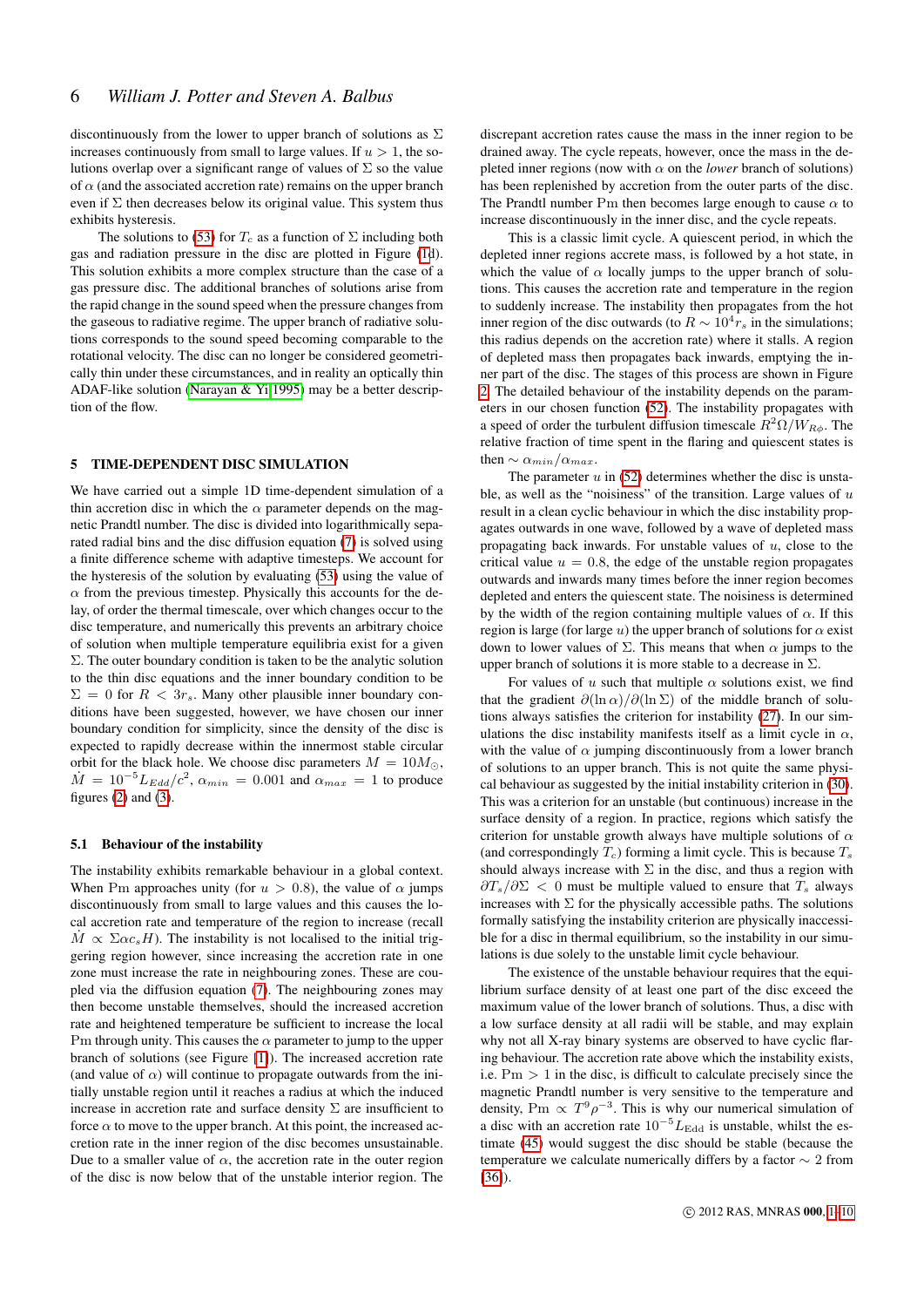<span id="page-6-0"></span>

Figure 1.  $(a-c)$ : Solutions to [\(53\)](#page-4-1) with the prescription [\(52\)](#page-4-0) for different values of u. The central mass is  $10M_{\odot}$ ; the location  $r = 30r_s$ . Radiation pressure is neglected. If  $u \ge 0.8$ , the solution behaves as an unstable limit cycle with two overlapping branches of stable solutions and a physically inaccessible region (dotted line). (*d*): Central temperature  $T_c$  as a function of  $\Sigma$ , *including both radiation and gas pressure*. Additional radiation pressure dominated solutions are permitted; however, for these high  $T_c$  solutions the thin disc assumption (H $\ll$ R) breaks down.

# 6 COMPARISON WITH OBSERVATIONS

The motivation for this work is the observed transitions of the spectral states of X-ray binaries. It has long been observed that X-ray binaries exhibit different spectral states which change cyclically over time. The states are broadly characterised by a high/soft state, a low/hard state, a very high/hard state and a quiescent state. Most of the time, the disc is in quiesence (∼years), periodically flaring over a period of weeks/months [\(Remillard & McClintock 2006\)](#page-9-2). The physical mechanism behind these transitions is currently not well understood. Switching from an efficiently radiating to inefficiently radiating solution has been viewed as promising path [\(Narayan &](#page-9-5) [Yi 1995\)](#page-9-5), though what prompts the transition itself remains to be elucidated.

Current modelling holds that the outer disc is a standard thin disc, which extends to small radii in the high/soft state. The hydrogen ionisation disc instability familiar from DN models is then invoked to produce the unstable flaring behaviour. The optically thick disc becomes unstable at large radii ( $\sim 10^{10}$ cm), with a heating front propagating both inwards and outwards (see [Lasota 2001](#page-9-25) and references therein). In this scenario, the heating front travels to the outer edge of the disc where it stalls, mass is then depleted from the inner disc causing it to become truncated. Irradiation of the disc is thought to maintain the disc in its high state resulting in the observed exponential decline of flares [\(King & Ritter 1998\)](#page-9-26). Inside the truncation radius of the optically thick disc the low density material is thought to become hot and optically thin, producing hard X-rays and corresponding to the low/hard state. In addition, it is usually required that the value of  $\alpha$  in the flaring state is larger by an order of magnitude than in the quiescent state, although there is no physical reason for this. These models are broadly consistent with observations [\(Done et al. 2007\)](#page-9-27).

The behaviour of the instability outlined in this paper is similar to that of current X-ray binary models based on the DN hydrogen ionisation instability, but only because of the mathematical similarities of the two instabilities. Unlike the hydrogen ionisation instability which occurs in the cool outer parts of a disc  $(10^4 \, < T \, < 10^5$ K), the instability presented here is caused by a variation of  $\alpha$  with magnetic Prandtl number due to fundamental MHD (the difficulty of magnetic reconnection when the viscosity is large), and originates in the hot, inner disc. The flaring disc region will naturally have a larger  $\alpha$  than the quiescent disc, since this is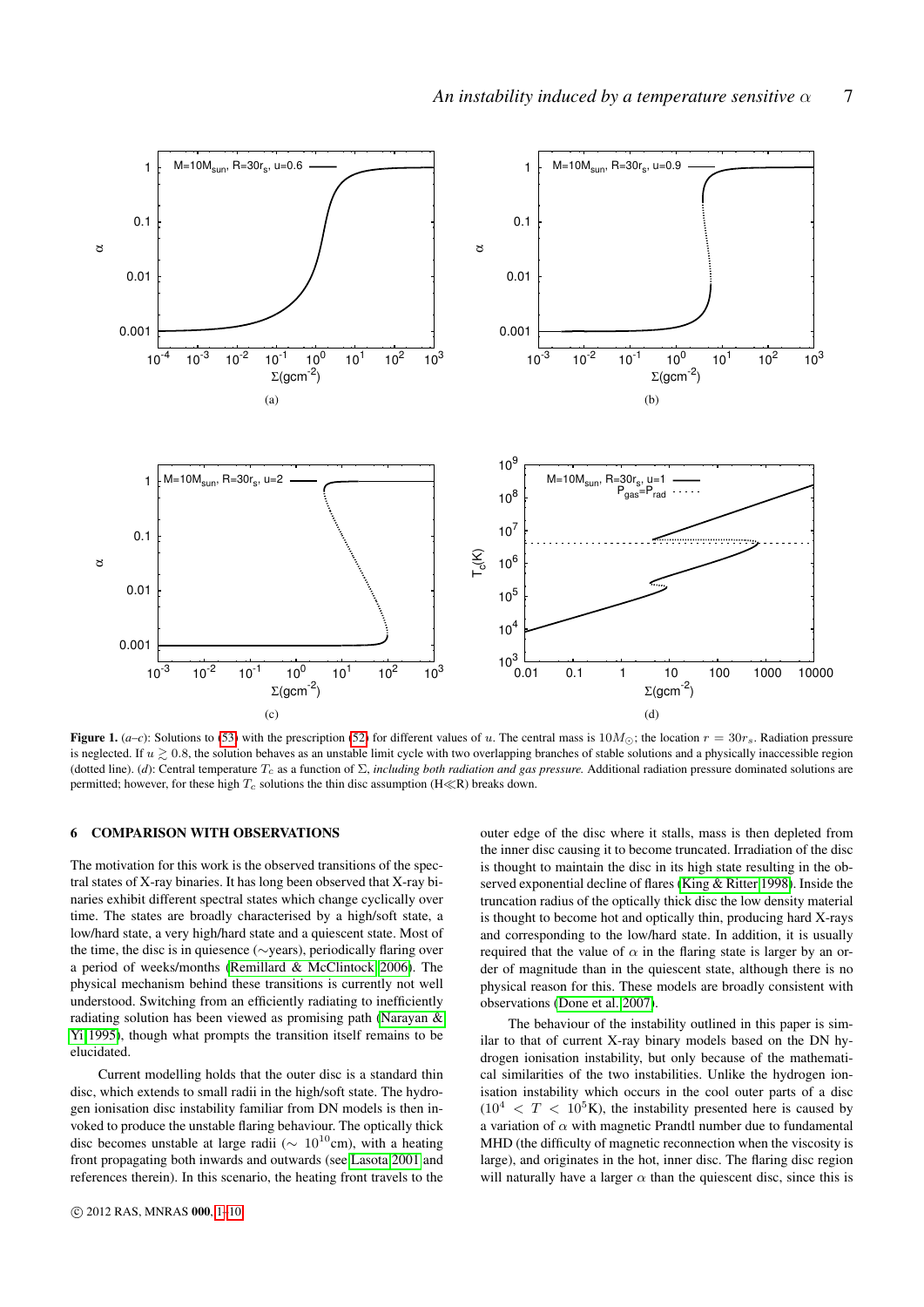<span id="page-7-0"></span>

<span id="page-7-1"></span>Figure 2. The central temperature of the disc as a function of radius for the quiescent, flaring and intermediate states, with  $u = 2.0$ , from our 1D simulation.



Figure 3. The emitted spectrum in the quiescent, flaring and intermediate disc states (as shown in Figure [2\)](#page-7-0).

the ultimate cause of the instability. This provides a physical basis for the different values of  $\alpha$  in the flaring and quiescent states which are normally assumed in hydrogen ionisation instability models of flaring X-ray binaries, in order to be compatible with observations.

In this paper we have shown that if  $\alpha$  depends on the magnetic Prandtl number (as suggested by simulations), then an instability can naturally exist in the accretion disc which produces flaring and quiescent disc states. If the regime is dominated by radiative viscosity and electron scattering, then the instability is triggered if  $\alpha \propto \text{Pm}^n$  and  $n > 0.5$ . Figure [3](#page-7-1) shows the spectrum of the disc in the different states corresponding to those in Figure [2.](#page-7-0) In the

quiescent state the inner disc is depleted of mass and the disc spectrum is cool, since the outer parts of the disc dominate the observations. As the inner disc refills with mass, the observed spectrum becomes brighter and hotter due to the increase in temperature and accretion rate of the inner disc. Once the inner regions of the disc become unstable, the spectrum increases dramatically in X-ray flux and flares because of the increased accretion rate of the inner part of the disc. The spectrum then transitions back to the initial quiescent state once the mass in the inner part of the disc has been accreted onto the black hole. In this paper we are primarily concerned with the behaviour of instability in an optically thick, geometrically thin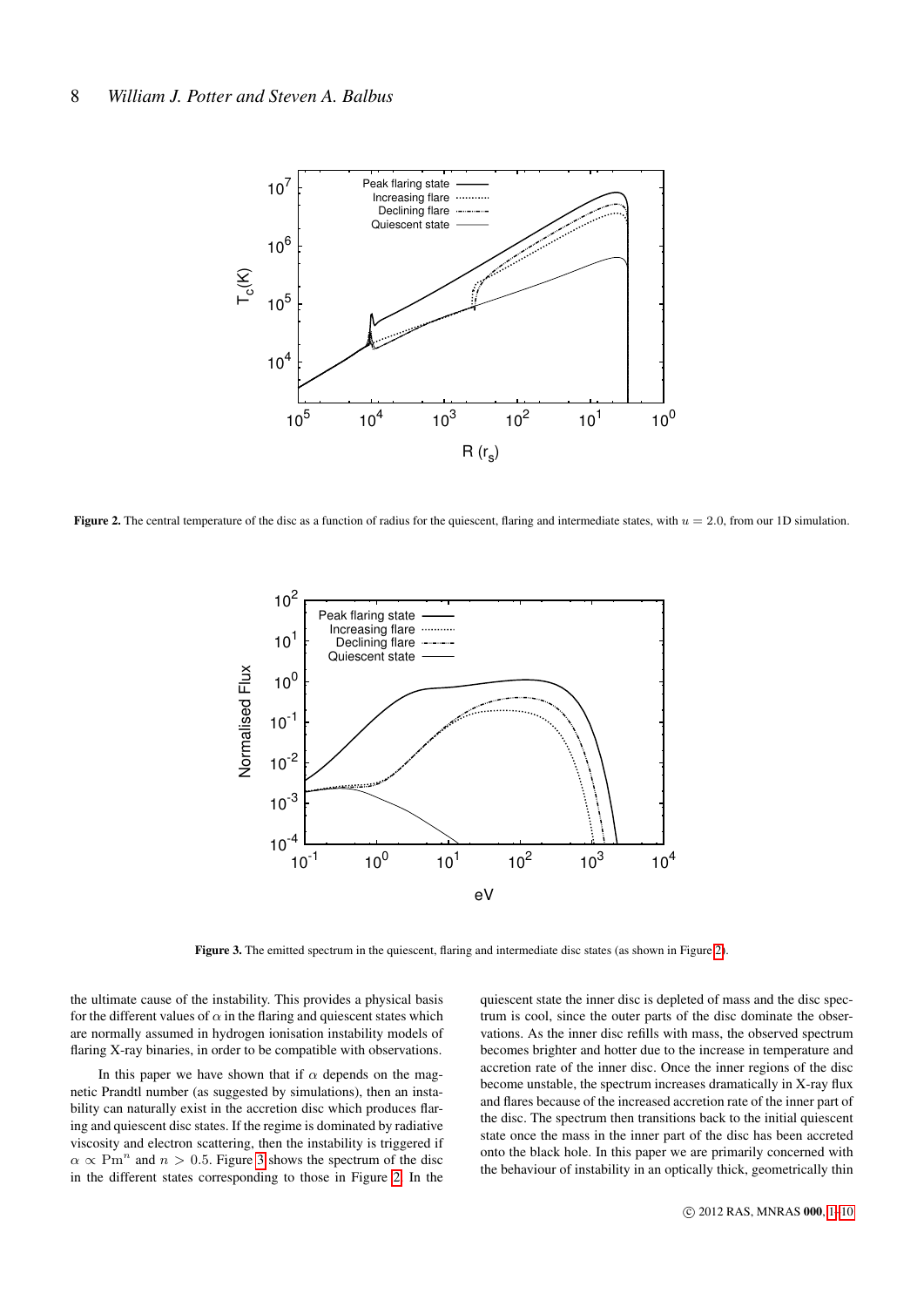disc. Thus, we have only modelled the soft, thermal component of the disc spectrum. Further work is required in order to model the source of hard X-rays (currently thought to be produced by a low density, hot, optically thin accretion flow) and to include the effects of disc irradiation in order to make detailed comparisons to observations.

This scenario may be able to account for the variation in the observed spectral transitions in X-ray binaries. The timescales of the quiescent and flaring states are proportional to the viscous timescales which depend on the values of  $\alpha_{min}$  and  $\alpha_{max}$ . The noisiness of the flaring activity depends on the value of  $u$  in our numerical simulations, with smaller unstable  $u$  producing noisier disc state transitions. This flexibility is required to reproduce the different qualitative behaviour of the spectral transitions in different X-ray binaries and could help to constrain the value of physical parameters, such as  $\alpha$ , in accretion discs. Note that  $\alpha$  can be interpreted as the ratio of magnetic to thermal energy densities. In the high state  $\alpha \approx \alpha_{\text{max}}$ , the increased accretion rate and temperature are accompanied by a corresponding increase in the magnetic field strength in the disc. This large field strength may lead to a more powerful disc corona which would increase the amount of non-thermal particle acceleration.

# 7 CONCLUSION

In this paper we have investigated an important consequence of a variable  $\alpha$  parameter, depending on the physical conditions of a plasma. We have shown that an  $\alpha$  parameter which increases with the magnetic Prandtl number can cause an accretion instability analogous to the instability in dwarf novae discs. We have calculated the general condition for this instability to occur in a standard thin disc. For either a bound-free Kramers' opacity or electron scattering opacity the instability criterion is  $\partial \ln \alpha / \partial \ln \Sigma < -5/4$ . When  $\alpha$  depends on the magnetic Prandtl number as  $\sim \text{Pm}^n$ , the inner region of the disc, dominated by electron scattering and radiative viscosity, is unstable if  $n > 0.5$ .

We have investigated the global behaviour of this instability in X-ray binary systems via a 1D time-dependent simulation of a thin accretion disc. When  $\alpha$  satisfies the instability criterion, we find limit cycle behaviour. This induces cyclic flaring in the disc as the value of  $\alpha$  cycles between small and large values. In the high state, an unsustainable increase in accretion rate of the inner region of the disc drains mass for ( $R \lesssim 10^4 r_s$ ), truncating the disc. This is followed by a quiescent period in which this mass is replenished. The instability seems able to reproduce at least some of the thermal behaviour of flares in X-ray binaries. In the quiescent state, the inner part of the disc is cool, whilst in the flaring state the accretion rate and temperature in the disc increase substantially producing X-ray emission. The quiescent timescale depends on the turbulent diffusion timescale of the disc.

The discovery of what seems to be a physically-motivated instability that bears on observations of flaring in X-ray binary accretion discs is significant, since this is a long-standing problem. In the near future we will investigate whether this instability operates in three-dimensional MHD simulations of X-ray binary discs.

### 8 ACKNOWLEDGEMENTS

WJP acknowledges support from the University of Oxford. SAB acknowledges support from the Royal Society in the form of a Wolfson Research Merit Award. We would like to thank the anonymous referee for an exceptionally helpful report.

## APPENDIX A: RADIATIVE RESISTIVITY

The disc plasma is composed from electrons, ions, protons and photons. The ions and photons are coupled by bound-free scattering whilst the protons are coupled to the ions via Coulomb collisions. The resistivity of the plasma will be determined by the shortest electron deflection time (the electron mobility being significantly larger than that of the protons or ions). We are therefore interested in calculating the electron deflection times due to Coulomb scattering from ions and Thomson scattering photons. Electrons moving relative to the photon gas (with energy density  $U_{\text{rad}}$ ) will experience a drag force due to inverse-Compton scattering the black body photons. The power emitted is given by [\(Longair 2011\)](#page-9-28)

$$
P_{\rm IC} = \frac{4}{3}\sigma_T c \beta^2 \gamma^2 U_{\rm rad} \tag{A1}
$$

where  $\sigma_T$  is the Thomson scattering cross section,  $\beta$  is the relative velocity of the electron and photon gas divided by the speed of light and  $\gamma$  is the Lorentz factor of the particle. The characteristic time for the electrons to decelerate by this process will be given by the ratio of the kinetic energy of the electrons to the energy radiated. The relative speed of the electrons and photon gas will be of order the thermal sound speed

$$
t_{d \text{ rad}} = \frac{m(\gamma - 1)c^2}{P_{\text{IC}}} = \frac{mc_s^2}{2P_{\text{IC}}} = \frac{3m(c^2 - c_s^2)}{8\sigma_T U_{\text{rad}}}
$$
 (A2)

where we have assumed that  $\beta \ll 1$ , the energy density of a blackbody photon gas is given by  $U_{\text{rad}} = aT_c^4$  and the average rms particle velocity of a monatomic ideal gas is  $mc_s^2 = 3kT_c$ . The deflection time is then

$$
t_{d \text{ rad}} = 2.0 \times 10^{21} \left[ \frac{1 - 3kT_c/(m_e c^2)}{T_c^4} \right] \text{s} \tag{A3}
$$

The characteristic deflection time from Coulomb collisions of electrons with ions is given by (see [Spitzer 1962,](#page-9-29) P138-139 and [Balbus](#page-9-13) [& Henri 2008\)](#page-9-13)

$$
t_{d C} = \frac{m_e^{1/2} (3kT_c)^{3/2} F(x) \ln \Lambda}{8\pi n_i Z_i^2 e^4}
$$
 (A4)

$$
F(x) = \left(1 - \frac{1}{2x^2}\right) \frac{2}{\sqrt{\pi}} \int_0^x e^{-s^2} \, \mathrm{d}s + \frac{e^{-x}}{\sqrt{\pi}}, \quad x = \sqrt{\frac{m_i v_i^2}{2kT_c}}
$$
\n(A5)

We take the value of the Coulomb logarithm to be  $\ln \Lambda = \sqrt{40}$  and if we assume  $x = \sqrt{3/2}$  for thermalised ions then  $F(x) \ln \Lambda =$ 4.9. For a 90% hydrogen, 10% helium composition (by number) the weighted ion charge is  $Z_i^2 = 1.3$  and the ion number density  $n_i = 0.91 \rho/m_p$ . We estimate the time between Coulomb collisions of electrons with ions to be

$$
t_{d C} \approx 7.2 \times 10^5 \frac{T_c^{3/2}}{n_i}
$$
 (A6)

The ratio of the two deflection times is then

$$
\frac{t_{d \text{ rad}}}{t_{d \text{ C}}} = 2.8 \times 10^{15} n_i T_c^{-11/2}
$$
 (A7)

Inserting an estimate of the disc temperature and density [\(36\)](#page-3-3) we find

$$
\frac{t_{d \text{ rad}}}{t_{d \text{ C}}} = 7.4 \times 10^{11} \alpha^{2/5} \dot{m}_{16}^{-11/10} M_1^{-3/4} R_{10}^{9/4} f^{-22/5}
$$
 (A8)